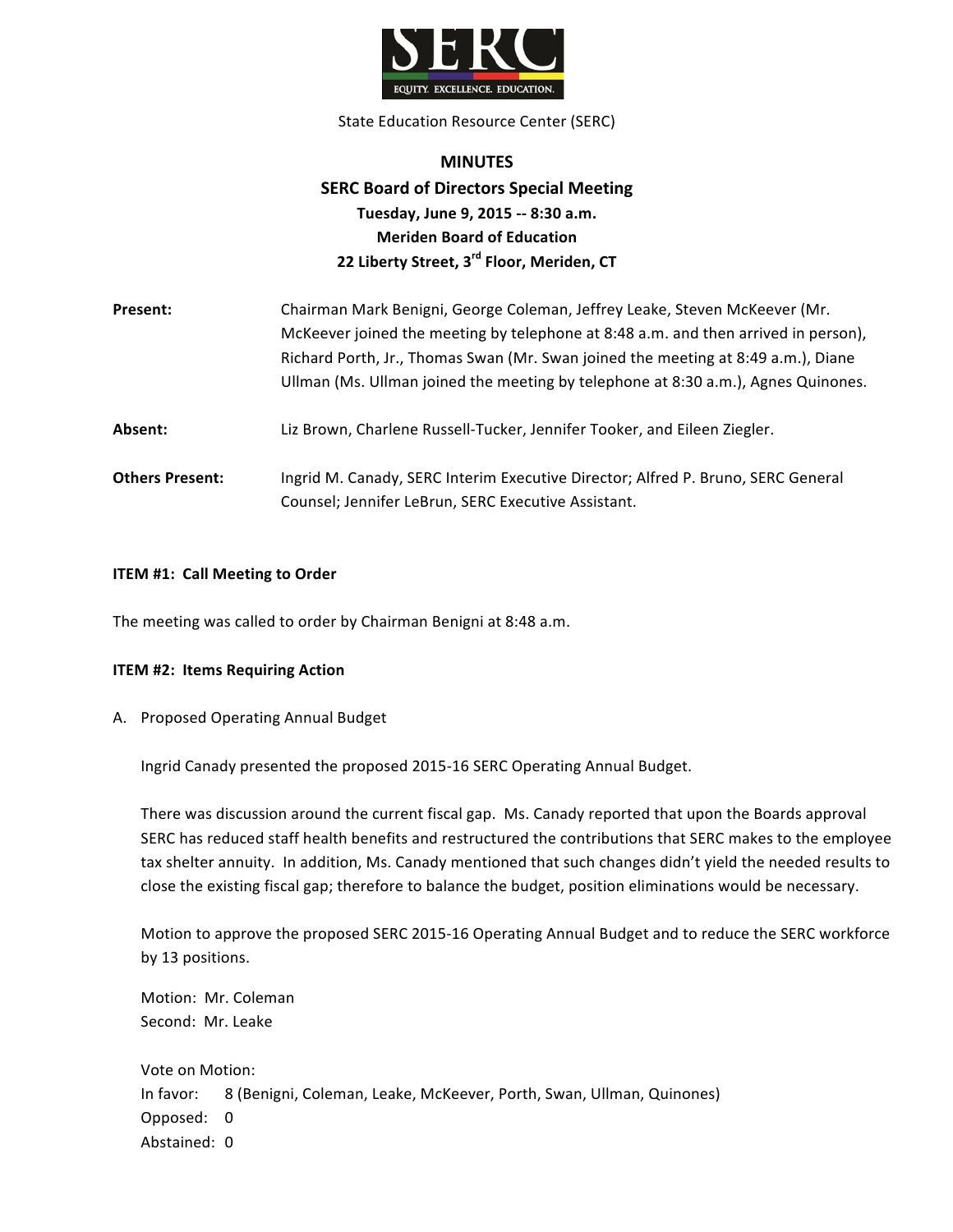SERC Board of Directors Minutes of Special Meeting June 9, 2015

### B. Release and Settlement Agreement

Mr. Bruno presented two different Release and Settlement Agreement options for Board approval. The Release and Settlement Agreement format provided a more formal option, while the cover letter version offered a "softer" approach to achieve the same result. Both versions will cover SERC legally.

Motion to approve the Release and Settlement Agreement cover letter option.

Motion: Mr. Porth, Jr. Second: Ms. Quinones

Vote on Motion:

In favor: 8 (Benigni, Coleman, Leake, McKeever, Porth, Swan, Ullman, Quinones) Opposed: 0 Abstained: 0

## **Item #3: Executive Session**

Motion to enter into Executive Session

Motion: Ms. Quinones Second: Mr. Leake

Vote on Motion: In favor: 8 (Benigni, Coleman, Leake, McKeever, Porth, Swan, Ullman, Quinones) Opposed: 0 Abstained: 0

The Board voted unanimously to enter into Executive Session at 9:34 a.m.

Present in executive session were Board Chair Mark Benigni and members George Coleman, Jeffrey Leake, Steven McKeever, Richard Porth, Jr., Agnes Quinones, Thomas Swan, Jr., and Diane Ullman (Ms. Ullman joined the Executive Session by telephone).

Motion to exit Executive Session with no motions or actions taken.

Motion: Mr. Leake Second: Mr. Porth

Vote on Motion: In favor: 7 (Benigni, Coleman, Leake, McKeever, Porth, Swan, Quinones) Opposed: 0